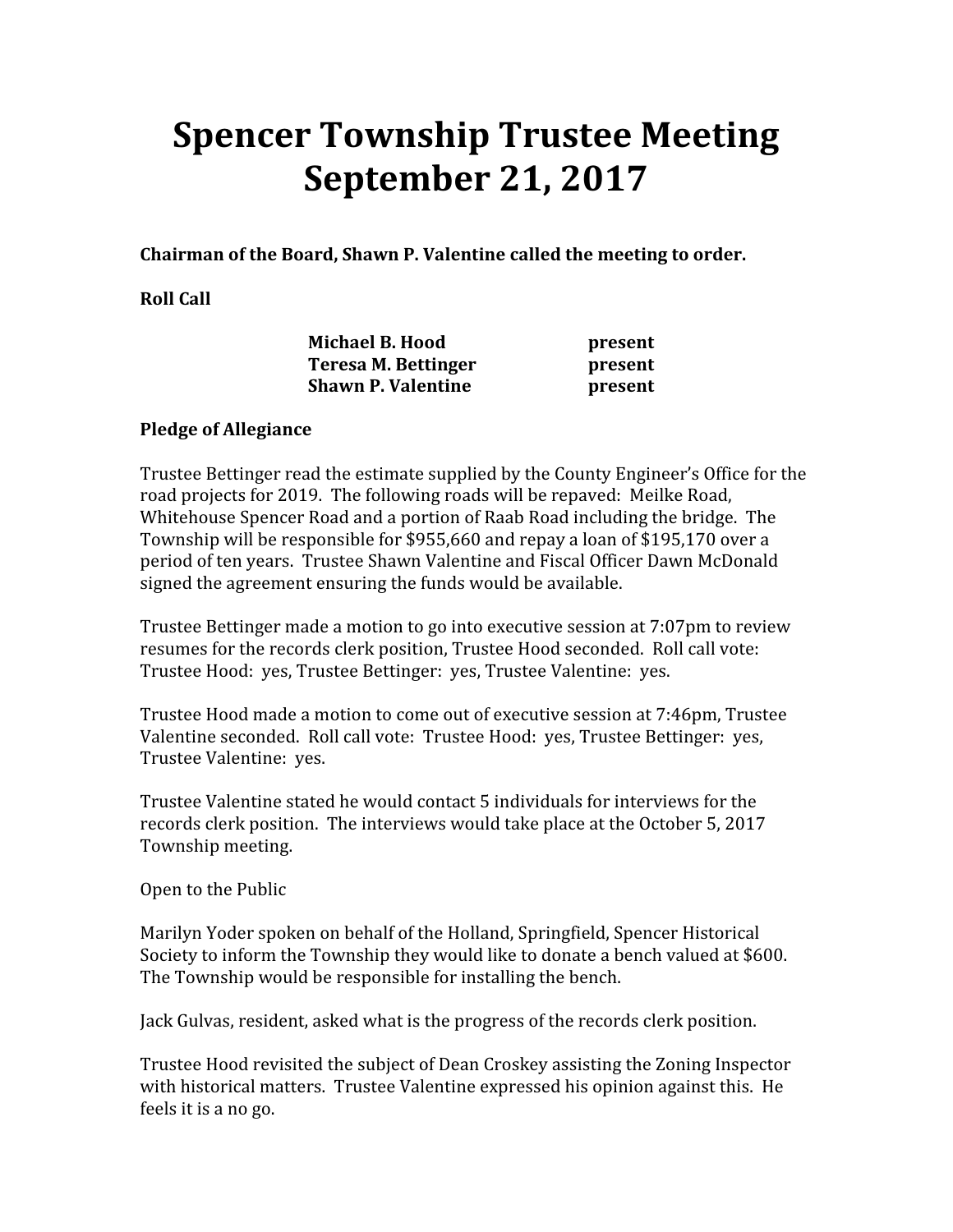Trustee Bettinger said Mr. Gay needs someone to give him knowledge about issues that have happened in the past. It would only be a couple of hours a month she said. Dean Croskey would not make decisions. Trustee Valentine stated Mr. Croskey told lies in the past. Trustee Valentine does not trust the integrity of Dean Croskey.

Mr. Gay said Dean Croskey has been helpful and he is knowledgeable and knows the history of the Township. He would only need him a couple of hours a week. A new person can help with administration, but they do not know the history.

Trustee Valentine said Dean Croskey help create the mess that currently exists.

Trustee Valentine said Mr. Croskey has led the Township into several court cases. Dean Croskey reminded Trustee Valentine the Lucas County Prosecutor's Office cleared his name of any wrong doing involving the Joshua Treatment Center.

Resident, Clynell Robinson, asked don't all Trustees have the same say so? Trustee Valentine said yes they do.

Trustee Hood said everyone should have an equal say, we may not always agree. There will differing opinions. Ms. Robinson said shouldn't everyone have a say? She does not like the bickering amongst the Board.

Trustee Valentine asked Mr. Gay to wait 2 weeks. The records clerk will be able to assist.

Trustee Hood mentioned there is a court case coming up that Dean Croskey has the history on that will be helpful to the Township (Davis salvage yard case).

Mr. Gay said he would inform the Board if Dean were not working in the best interests of the Township.

Trustee Valentine does not want him to have any interaction with Township residents on his own if he were to assist with zoning.

The discussion switched to the Davis Salvage yard on Meilke Road.

Trustee Valentine suggested the Township pass a motion to give Mr. Davis a timeline to have vehicles removed from his property since we do not want salvage yards in the Township.

Trustee Bettinger stated the prosecutor's office wants to meet with the Trustees in regards to the Davis case in October of 2017.

Trustee Hood brought the discussion back to Dean Croskey assisting the Zoning Inspector, Eric Gay for 10 hours/month.